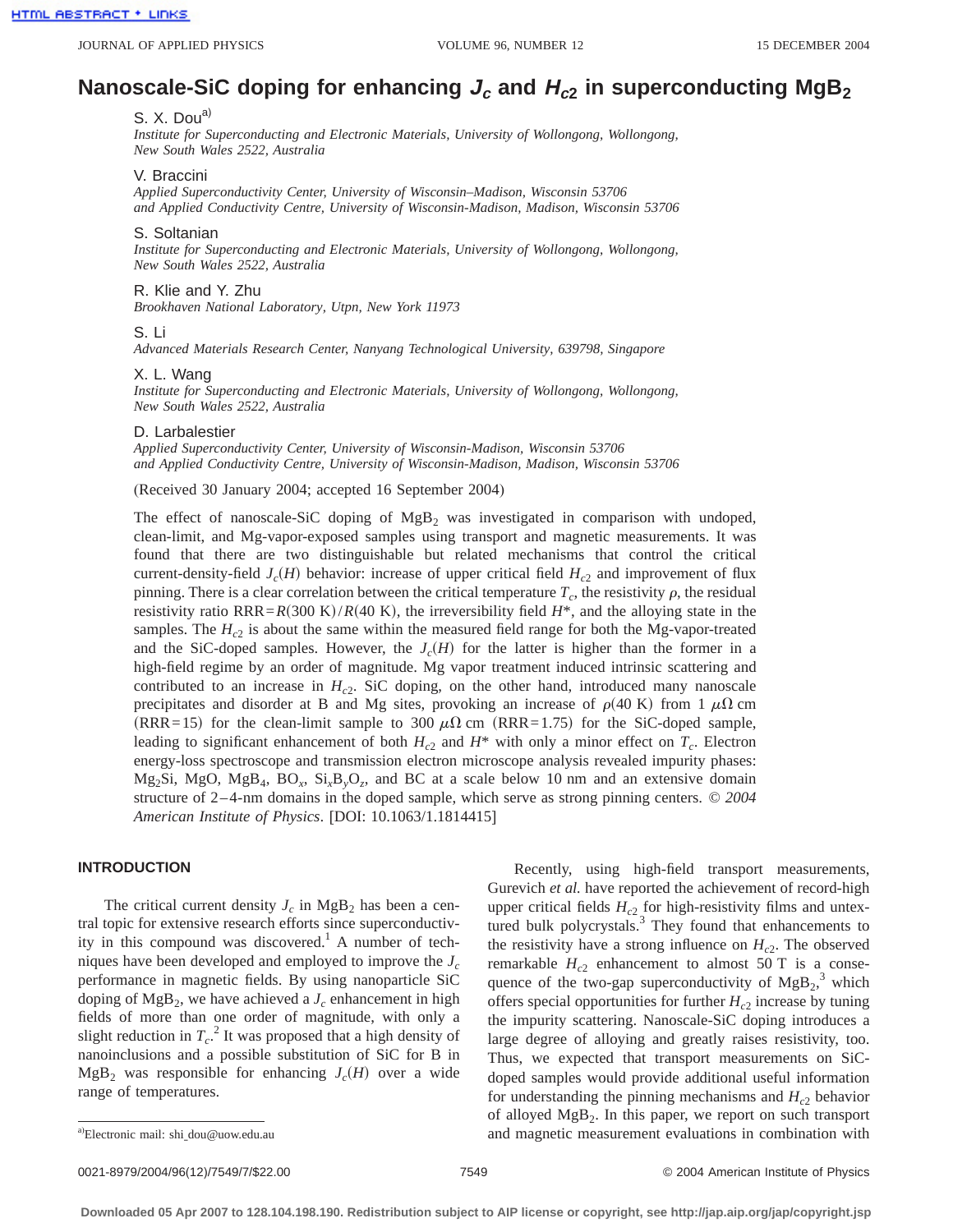transmission electron microscope (TEM) observations on the nanoscale-SiC-doped  $MgB<sub>2</sub>$ . A set of four samples ranging from the clean limit to very dirty state have wild variation of normal-state resistivity from 1 to 300  $\mu\Omega$  cm and significantly different electromagnetic properties which allow us to understand the mechanisms behind the enhancement of  $J_c(H)$ .

#### **EXPERIMENTAL DETAILS**

MgB2 pellet samples were prepared by an *in situ* reaction method, described in detail previously.<sup>2</sup> Powders of magnesium (99%) and amorphous boron (99%) were well mixed with SiC nanoparticle powder (size: 10–100 nm) with the atomic ratio of  $MgB_2$  and with 10 wt % (sample B) and 0 wt % (sample A) SiC addition. Pellets 10 mm in diameter and 2 mm in thickness made under a uniaxial pressure were sealed in an Fe tube and then heated at 800 °C for 30 min in flowing high-purity Ar, followed by furnace cooling to room temperature. These two Wollongong samples were compared to two Madison samples, one being the clean limit (sample C) and the second being the same sample exposed to Mg vapor (sample D), as described in detail elsewhere.<sup>4</sup>

The resistivity versus temperature curves,  $\rho(T)$ , were measured in magnetic fields up to 9 T by a four-probe method at a current density of about  $1 \text{ A/cm}^2$  using a 9-T Physical Property Measurement System (Quantum Design). From the resistivity curves, we defined the upper critical field as  $R(H_{c2})=0.9$   $R(T_c)$ . Magnetization was measured from 5 to 30 K using an Oxford 14-T vibrating sample magnetometer (VSM). Bar-shaped samples of about the same size were cut from the as-sintered pellets to minimize size-dependent effects.<sup>5</sup> Magnetic  $J_c$  values were determined from the magnetization hysteresis loops using the appropriate critical state model.<sup>6</sup> An empirical magnetic irreversibility line,  $H_{M_A}^*$ , was defined as the field at which  $J_c$  falls to  $100$  A/cm<sup>274</sup> High-resolution transmission electron microscopy was employed to characterize the morphology of the samples. Electron energy-loss spectroscopy<sup>7</sup> (EELS) was obtained using a JEOL-3000F field-emission scanning transmission electron microscope TEM, equipped with a Schottky field-emission source operated at 300 keV.

## **RESULTS**

Figure 1 shows the resistivity curves,  $\rho(T)$ , up to 9 T for the undoped (a) and the SiC-doped (b) samples. The onset  $T_c$ of the undoped sample was 37.5 K. For the 10 wt % SiCdoped sample,  $T_c$  decreased only by 0.6 K. By contrast,  $T_c$  is depressed to about 22 K for C-doped  $MgB<sub>2</sub>$  with a nominal stoichiometry of  $Mg(B_{0.8}C_{0.2})_2$  synthesized from Mg and  $B_4C^8$ . This indicates that the proportion of C added SiC to substitute for B in the lattice is small compared to the pure C substitution case. The majority of SiC ends up with various impurity phases at nanoscale, as evidenced by the EELS analyses. It is noted that the  $\rho(T)$  curves for the doped sample shifted with increasing field much more slowly than the undoped one, as is shown explicitly in Fig. 2, where the  $H<sub>c2</sub>$  obtained from the 90% values of the resistive transitions from Fig. 1 are shown. It is also noted that the  $\rho(T)$  curve for



FIG. 1. The resistivity vs temperature in fields up to 9 T for the undoped (a) and SiC-doped (b) samples.

the doped sample in self-field showed a special feature of two-step transition. This is due to the inhomogeneity of this sample because the 10% SiC addition resulted in a number of impurity phases coexisting with  $MgB<sub>2</sub>$ . This will be further confirmed in EELS analyses in a later section. A further important point is that the nominal resistivities of the two samples are very different,  $\rho$ (40 K) being 90  $\mu\Omega$  cm for the undoped sample and 300  $\mu\Omega$  cm for the doped sample. We consider that the 90% transition approximates  $H_c$ <sup>2</sup>. Figure 2 also includes the same data taken on the clean-limit  $\lceil \rho(40 \text{ K}) \rceil$  and Mg-exposed sample  $\lceil \rho(40 \text{ K}) \rceil$ =18  $\mu\Omega$  cm] of Braccini *et al.*<sup>4</sup> It is interesting to note that the Mg-exposed sample has the highest  $H_{c2}$ , then the SiC doped, undoped, and the clean limit. Figure 3 shows a typical example of the half  $M-H$  loop at 20 K for the undoped sample (A) and 10% SiC-doped-MgB<sub>2</sub> sample (B). It is clear that the closing field of the  $M-H$  loop for the sample B is



FIG. 2. The 90% of the resistive transition (upper critical field) as a function of the temperature for the undoped (A), the 10 wt % SiC-doped (B), the clean-limit, (C) and the Mg-vapor-treated (D) samples.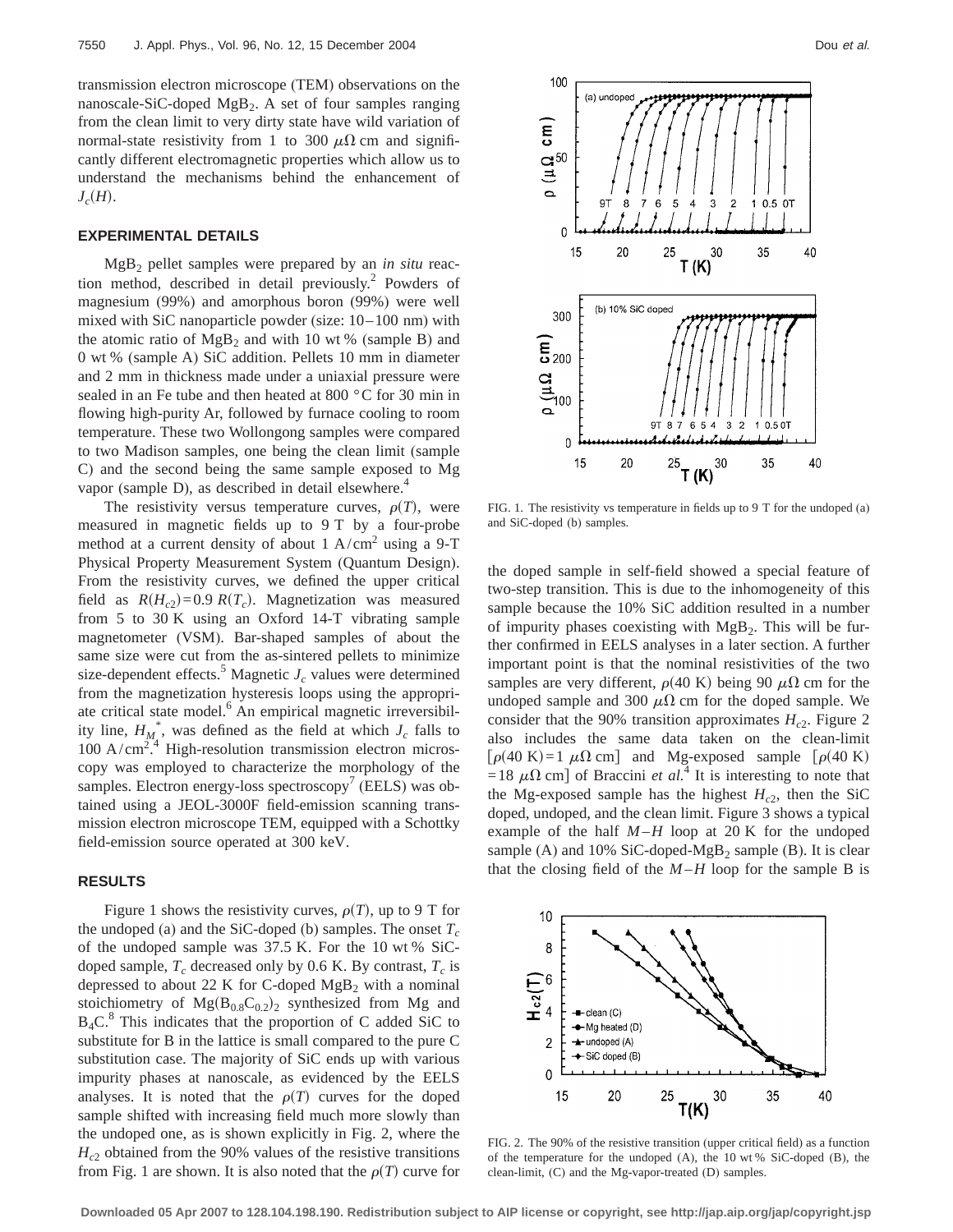

FIG. 3. The M–H loop at 20 K for the undoped sample (A) and the SiCdoped sample (B).

2 T higher than that for the sample A. The magnetic  $J_c$  for all the samples was calculated from the  $M-H$  loops at 4.2, 10, 20, and 30 K. Figure 4 shows the magnetic  $J_c$  vs *H* for the four samples at 4.2 and 20 K. Consistent with its higher  $H_{c2}$ , the doped sample shows a smaller dependence of  $J_c$  on magnetic field at all temperatures. At 4.2 K and low field, both the SiC-doped and undoped samples attain about  $10^5$  A/cm<sup>2</sup> while falling to 100 A/cm<sup>2</sup> at 7.4 and 5.6 T at 20 K, respectively. The  $J_c$  values for the Wollongong samples (A and B) are much higher than for the two Madison samples (C and D). At 20 K, the 10 wt % SiC-doped sample achieved  $10^5$  A/cm<sup>2</sup> at 3 T, comparable to that of state-of-the-art Ag/Bi-2223 tapes, and an order of magnitude higher than recent state-of-the-art  $Fe/MgB_2$  tapes.<sup>9</sup> These results significantly strengthen the position of  $MgB<sub>2</sub>$  as a competitor for both low- and high-temperature superconductors.

The irreversibility fields  $(H_M^*$ , derived from the fields at which the magnetic hysteresis loops obtained with the VSM indicate that  $J_c = 100 \text{ A/cm}^2$ , are shown in Fig. 5. Doping with SiC significantly improved  $H_M^*$ . Here, in contrast to the  $H_{c2}$ , we note that the SiC-doped sample has the best  $H_M^*$  at all temperatures while the Mg-exposed sample has  $H_M^*$  even lower than the undoped at high temperatures but crosses over the undoped at low temperatures. For example,  $H_M^*$  for the



FIG. 4. A comparison of  $J_c(H)$  for the undoped (A), 10 wt % SiC-doped (B), the clean-limit (C), and the Mg-vapor-treated (D) samples at 4.2 K (a) and 20 K (b).



FIG. 5. The irreversibility field  $H_M^*$  vs temperature for the samples A, B, C, and D.

SiC-doped sample reached 7.4 T, compared to 5.6 T for the undoped one, 5.2 T for the Mg-vapor-treated one, and 3.8 T for the clean-limit one at 20 K.

The TEM examination revealed that there are a number of impurity phases in the form of nanometer-size inclusions inside and in between grains in the nano-SiC-doped sample. These impurities include  $Mg_2Si$ ,  $Mg_4$ , and  $Mg_4O$  detected by x-ray diffraction (XRD) analysis<sup>2,10</sup> and unreacted SiC, amorphous  $BO_x$ ,  $Si_xB_yO_z$ , and BC detected by using the EELS technique. TEM images show that the grain size of  $MgB<sub>2</sub>$  is smaller than 100 nm. Energy dispersive x-ray (EDX) analysis shows that the Mg:Si ratio is identical across the entire sample, indicating that the phase distribution is globally homogeneous. However, the nanoscale impurity phases  $MgB_4$  and  $MgO$  are present within the grains. The presence of oxygen within grains is consistent with the results obtained from the above-mentioned 220- $\mu\Omega$  cm thin film with strong pinning, where the ratio of Mg:B:O reached  $1.0:0.9:07<sup>11</sup>$  Figure 6 is a TEM image showing some unreacted SiC particles and a corresponding lattice image. The EELS analysis [convergence angle  $(\alpha)$ =13 mrad and collection angle  $(\theta_c)$ =18 mrad] shows that this particle is indeed pure SiC without B or any other element in it. The EELS analyses also show other phases present in the SiC-doped sample. Figure 7(a) shows the EELS spectrum of the Si*x*B*y*O*<sup>z</sup>* phase with no C. The fine structure of both Si and B suggests that the phase is amorphous. Figure 7(b) is the EELS spectrum of the BC phase. Again, the fine structure of B suggests that the phase is amorphous. The EELS of amorphous  $BO<sub>x</sub>$  is shown in Fig. 7(c). These phases are often seen in the close vicinity of  $MgB<sub>2</sub>$  grains in the sample.

Based on lattice-parameter changes and EDX analysis, we suggested that C and Si might substitute into the lattice in an earlier work. $2$  However, in a recent work on SiC-doped  $MgB<sub>2</sub>$ , single crystal grown under high pressure (30 kbar) and high temperature  $(1900-1950 \degree C)$  showed there was only C substitution for B but no Si detected in the crystals. The authors revealed that the C substitution for B was as high as 16%, the highest level of substitution in all the C-doping studies so far.<sup>12</sup> There is a clear trend with respect to C substitution in  $MgB_2$  in the literature data.<sup>13–16</sup> The higher the sintering temperature is, the larger the proportion of C that is substituted for B in  $MgB_2$ . As we used relatively low sintering temperatures, 800–850 °C, the C substitution for B is expected to be lower. Figure 8(a) is the *Z*-contrast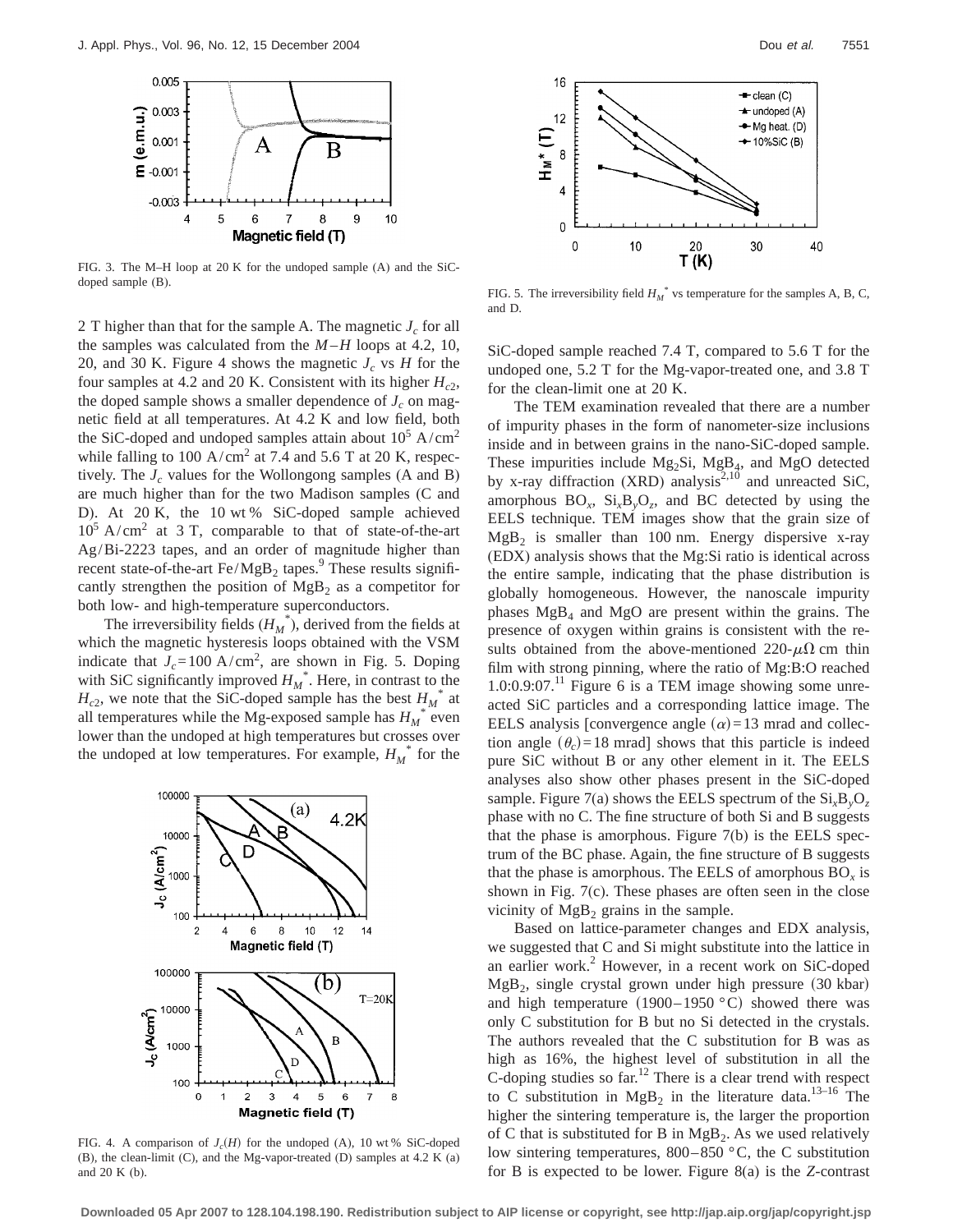



FIG. 6. Conventional TEM image of an unreacted SiC particle, (b) highresolution TEM image of the bulk of the SiC particle, and (c) EELS spec-

image $1^{7-19}$  for the nano-SiC-doped sample, which shows a typical MgB<sub>2</sub> crystal in the [100] orientation. *Z*-contrast imaging in scanning transmission electron microscopy mode utilizes electrons scattered at high angle  $(>=25$  mrad) to form an incoherent image, with an image intensity that is proportional to the square of the average atomic number (i.e.,  $\sim Z^2$ ).

trum clearly showing the Si L- and the C K-edge. FIG. 7. The EELS spectrum of amorphous (a)  $Si_xB_yO_z$ , (b) BC, and (c) BO<sub>x</sub> trum clearly showing the Si L- and the C K-edge. detected in the SiC-doped MgB<sub>2</sub>.

A close-up look at the atomic structure of the high-resolution lattice image shows that only the Mg columns are visible [Fig. 8(b)], due to the small scattering amplitude of B. The EELS shows the typical fine structure for B in  $MgB_2$ <sup>20</sup> but no C signal can be detected [Fig. 8(c)]. It should be noted

**Downloaded 05 Apr 2007 to 128.104.198.190. Redistribution subject to AIP license or copyright, see http://jap.aip.org/jap/copyright.jsp**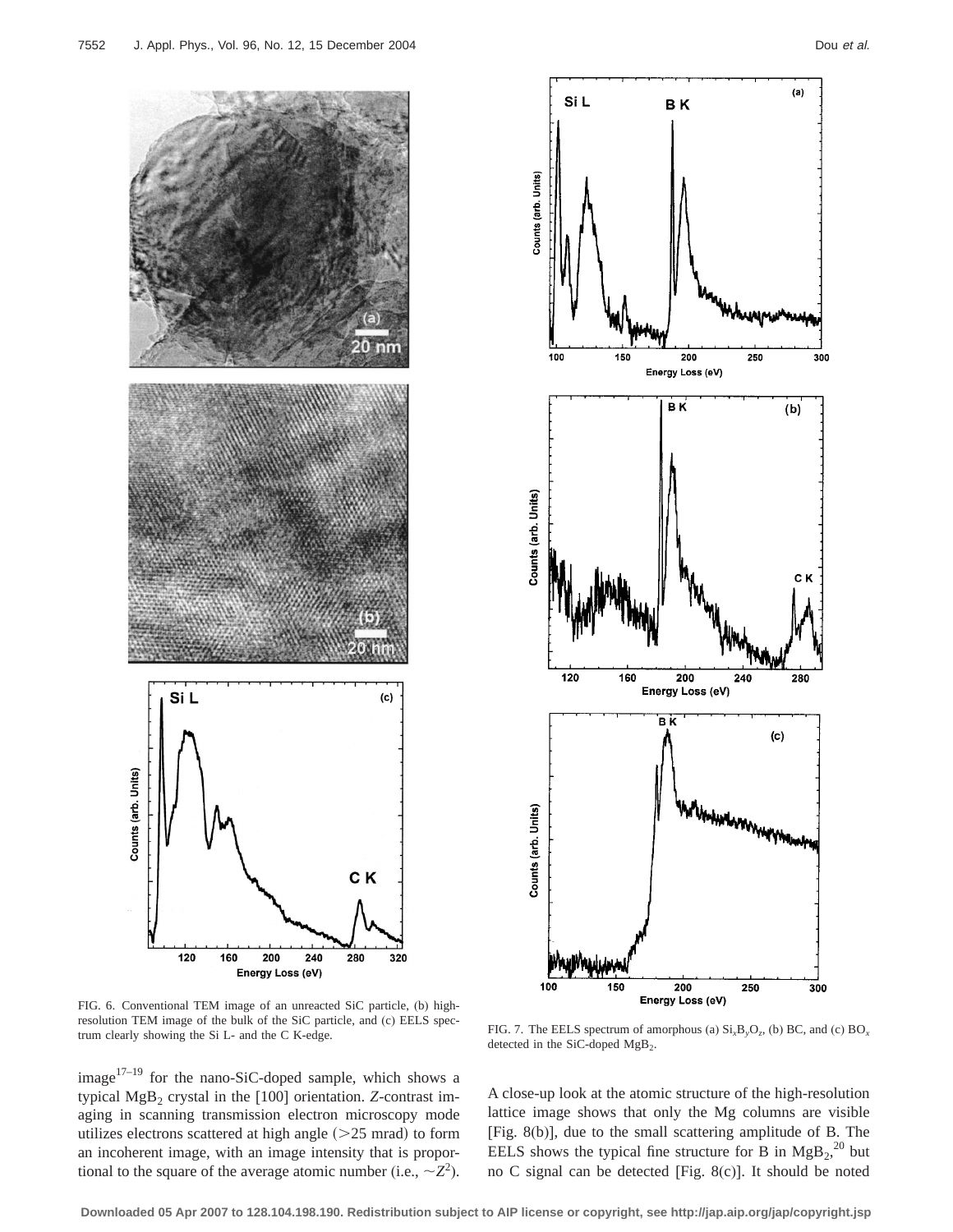

FIG. 8. (a) The *Z*-contrast image of a typical  $MgB_2$  grain in the [100] orientation, (b) high-resolution *Z*-contrast image of the bulk of the  $MgB_2$ grain showing the Mg columns only, and (c) EELS spectrum of the B K edge from the  $MgB<sub>2</sub>$  grain.

here that light elements, such as C or B, can be detected in concentrations down to 0.2% with a 10% accuracy in a matrix such as  $MgB<sub>2</sub>$ . However, it is rather difficult to distinguish a small C signal originating from within the lattice or from surface contamination, as the low signal-to-noise ratio of the C core loss for such low concentrations makes it nearly impossible to distinguish the near-edge fine structure. Due to the large variety of phases present in the SiC-doped sample, it is therefore possible that C substitution at a level of 1%–3%, which is believed to be quite reasonable in the framework of the literature on C substitution,  $15-19$  cannot be readily identified, and more careful analysis is needed.

In addition to the high concentration of the nanoinclusions, there were structural defects observed in the nano-SiCdoped sample, as reported previously.<sup>21</sup> The majority of nanodomains have a rectangular shape with a domain size of about 2–4 nm. The domain boundaries trap numerous defects to form nanodefect wells and release the strain caused by the rotation of nanodomains, as reported by Li *et al.*<sup>21</sup> This nanodomain structure may be the result of a small proportion of C substituted for B. In our recent work, we found that C substitution indeed improved flux pinning while also depressing  $T_c$ . It was found that an optimal combination of substitution and addition achieved the best enhancement of flux pinning. $^{22}$ 

## **DISCUSSION**

In comparison to all other doping reported so far, the special features of nanoscale-SiC doping into  $MgB<sub>2</sub>$  can be described as follows: (1) the extent of enhancement in  $J_c(H)$ is very large, by more than an order of magnitude above certain fields, (2) the enhancement of  $J_c(H)$  extends to all temperatures up to  $T_c$ , in contrast to most of the other doping studies, which only show that it is effective in enhancing  $J_c(H)$  at low temperatures, (3) although the value of  $H_{c2}$  for the SiC-doped sample is not as high as for the Mg-vaportreated sample in the field range measured (Fig. 2), the  $J_c(H)$ values for the SiC-doped sample are substantially higher than those of the Mg-vapor-treated sample, in particular, at higher temperatures (Fig. 4). These special features of the SiC-doped samples can be explained in terms of impurity scattering in the framework of two-gap superconductivity theory<sup>3</sup> and the improvement of flux pinning.

## **Role of impurity scattering**

Recently, Gurevich *et al.*<sup>3</sup> reported a record-high  $H_{c2}(0) = 29$  T for untextured sample C and  $H_{c2}^{\perp}(0) = 34$  T and  $H_{c2}^{0}$ <sup>(0)</sup>=49 T for a high-resistivity film [ $\rho$ (40 K) =220  $\mu\Omega$  cm] using direct, high-field resistivity measurements. In this study, a clean film with a low resistivity of 7  $\mu\Omega$  cm at 40 K had an  $H_{c2}$ <sup> $\parallel$ </sup> of 29 T, in comparison to the 49 T of the 220  $\mu\Omega$  cm film. It seems likely that the SiCdoped sample with the highest resistivity of 300  $\mu\Omega$  cm will also have a very high  $H_{c2}$ .

To understand the significant enhancement of  $J_c$  at higher fields for the nano-SiC doping, we measured the resistivity  $\rho$  and residual resistivity ratio RRR for samples A and B, as shown from the resistivity versus temperature curves reported in Fig. 1. For comparison we list some literature data in Table I. The highest value of *H*\* *<sup>M</sup>* correlates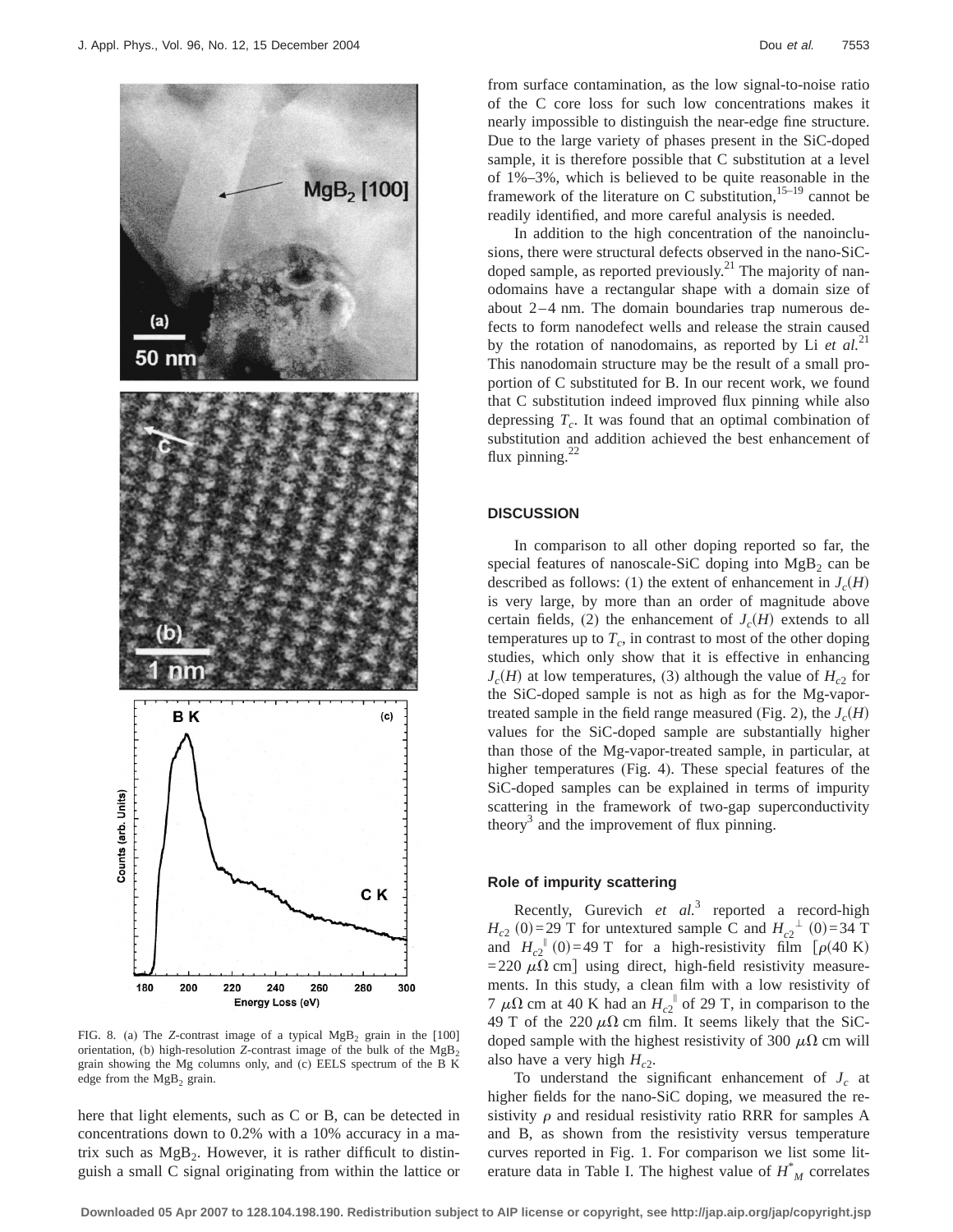TABLE I. Comparison of  $T_c$ , resistivity, and irreversibility field data for samples A, B, C, D, and one literature sample (pure sintered pellet made from  $^{10}B$ ).<sup>23</sup>

|                                                  | Sample A:<br>Undoped | Sample B:<br>SiC doped | Sample C:<br>Clean limit | Sample D:<br>Mg vapor treated | Pure bulk |
|--------------------------------------------------|----------------------|------------------------|--------------------------|-------------------------------|-----------|
| $T_c$ (K)                                        | 37.2                 | 36.5                   | 39                       | 36.9                          | 40.2      |
| $\rho$ ( $\mu\Omega$ cm) at 40 K                 | 90                   | 300                    |                          | 18                            |           |
| <b>RRR</b><br>$R(300 \text{ K})/R(40 \text{ K})$ | 2.1                  | 1.74                   | 14.7                     | 3                             | 19.7      |
| $H_{M}^{*}$ (20 K) (T)                           | 5.6                  | 7.4                    | 3.9                      | 5.2                           | 3.8       |

well to the highest value of resistivity, both being found in the SiC-doped sample for which the  $J_c(H)$  characteristics are best, too.

For the sample D, the Mg vapor treatment caused the increase in resistivity from 1  $\mu\Omega$  cm for the clean-limit sample C to 18  $\mu\Omega$  cm for sample D. Because Mg vapor treatment will largely affect the Mg sites in the lattice, the disorder in Mg sites will induce *out-of plane*  $\pi$ -band scattering which will increase the resistivity and  $dH_{c2}/dT$  at low temperatures and hence the  $H_{c2}$  at low temperatures. This was indeed confirmed later by the resistivity measurements in high field, which gave the value of  $H_{c2}$  (0) as about 29 T.<sup>3</sup> Sample D in Table I was measured after aging for two months, during which time the resistivity  $\rho$  dropped from its original value of  $18-5 \mu\Omega$  cm at 40 K, while  $T_c$  also increased from 36.9 to 37.7 K, due probably to relaxation of a quenched defect structure. As the Mg vapor treatment is unlikely to introduce impurities at grain boundaries, the increase in resistivity in this case can be considered to be tied to the improvement of  $H_{c2}$ . The improvement of  $H_{c2}$  at low temperatures leads to the improvement in  $J_c(H)$  at low temperatures, as shown from the  $J_c$  versus  $H$  for sample  $D$  at 4.2 K in Fig. 4(a). The  $J_c$  of sample D is substantially larger than that of the clean-limit sample C and also crosses over sample A in higher fields.

As for sample B, according to the two-gap superconductivity theory, $3$  the nano-SiC doping could lead to two different scattering channels. First, the partial C substitution for B sites causes disorder on the B sites which will result in inplane  $\sigma$  scattering. The higher *H<sub>c2</sub>* at higher temperatures contributes to the enhancement of  $J_c(H)$  at higher temperatures for the SiC-doped sample. Second, the formation of nanodomain structures is due to the variation of Mg–B spacing which in turn causes disorder at B and Mg sites. These nanodomains with a size of 2–3 nm are also well below the 8–10-nm coherence length of  $MgB_2$ . These extensive nanodomain defects could result in strong in-plane and out-ofplane scattering and contribute to the increase of resistivity and  $H_{c2}$  in a wide temperature regime. This accounts for the enhancement of  $J_c(H)$  in over a wide temperature range for the SiC-doped sample. Recently, a record-high  $H_{c2}$  (0) value of 37 T for bulk  $MgB<sub>2</sub>$  was achieved from transport measurements on a nano-SiC-doped sample, as reported by Serquis.<sup>24</sup> The strong upturn of  $H_{c2}(T)$  at low temperatures indicates impurity scattering on the Mg sites.

## **Role of flux pinning**

It should be pointed out that the resistivity of sample B  $(300 \mu \Omega \text{ cm})$  is much larger than that of sample D (18  $\mu\Omega$  cm), although sample D has higher  $H_{c2}$  than sample B at least in the field region up to 9 T. In fact, the resistivity for the undoped sample A is already larger than sample D by a factor of 5, although the  $H_{c2}$  for A is much lower than for D. The large difference in resistivity between the Wollongong samples (A and B) and the Madison samples (C and D) is attributable to the different processing parameters used.<sup>25</sup> Samples C and D were prepared at 950–960 °C for 24 h in a highly protected environment (closed in a Ta or Nb tube and then sealed in a quartz tube), while samples A and B were processed at 800 °C for only 30 min in a sealed Fe tube, which cannot prevent oxygen diffusion through to the sample. As a result, samples C and D are of high quality, have large grains, and are free from impurities, as indicated by  $XRD$ ,<sup>4</sup> while sample A has more impurities such as  $MgO$ which can be seen in the XRD pattern.<sup>2</sup> For sample B, the 10 wt % SiC addition into the sample A resulted in a further increase in the concentration of impurities through the reaction of SiC with Mg and B, including MgSi<sub>2</sub>, BC, BO<sub>x</sub>, SiBO*x*, and unreacted SiC as identified by EELS and XRD. The resistivity of samples A and B may be strongly affected by the extrinsic mechanisms, such as scattering on the grain boundaries or second phase inclusions, which do not contribute to the enhancement of  $H_{c2}$  but certainly increases the global resistivity.

On the other hand, the additional impurities at nanoscale introduced by SiC doping can serve as strong pinning centers to improve flux pinning within a certain field region. This is clearly demonstrated by the superior  $J_c$ –*H* performance of the SiC-doped sample B, as shown in Figs. 3 and 4. It is particularly interesting to note that in Fig.  $4(b)$ , the  $J_c$  for B is higher than for D by a factor of as large as 100 at 20 K and 5 T even though the  $H_{c2}$  for D is higher than for B. This is further confirmed by the higher irreversibility line for B than for D, as shown in Fig. 5. The potential pinning centers introduced by SiC doping include inclusions, such as highly dispersed MgSi<sub>2</sub>, BC, BO<sub>x</sub>, and SiBO<sub>x</sub>, which are all at a scale below 10 nm, match the coherence length very well and can act as strong pinning centers. Some large impurity particles such as unreacted SiC, as shown in Fig. 6(a), would not be effective pinning centers but act to reduce the superconducting volume and thus should be eliminated in order to further improve the zero-field  $J_c$ . In addition, the extensive network of nanodomain defects at a scale of 2–3 nm would